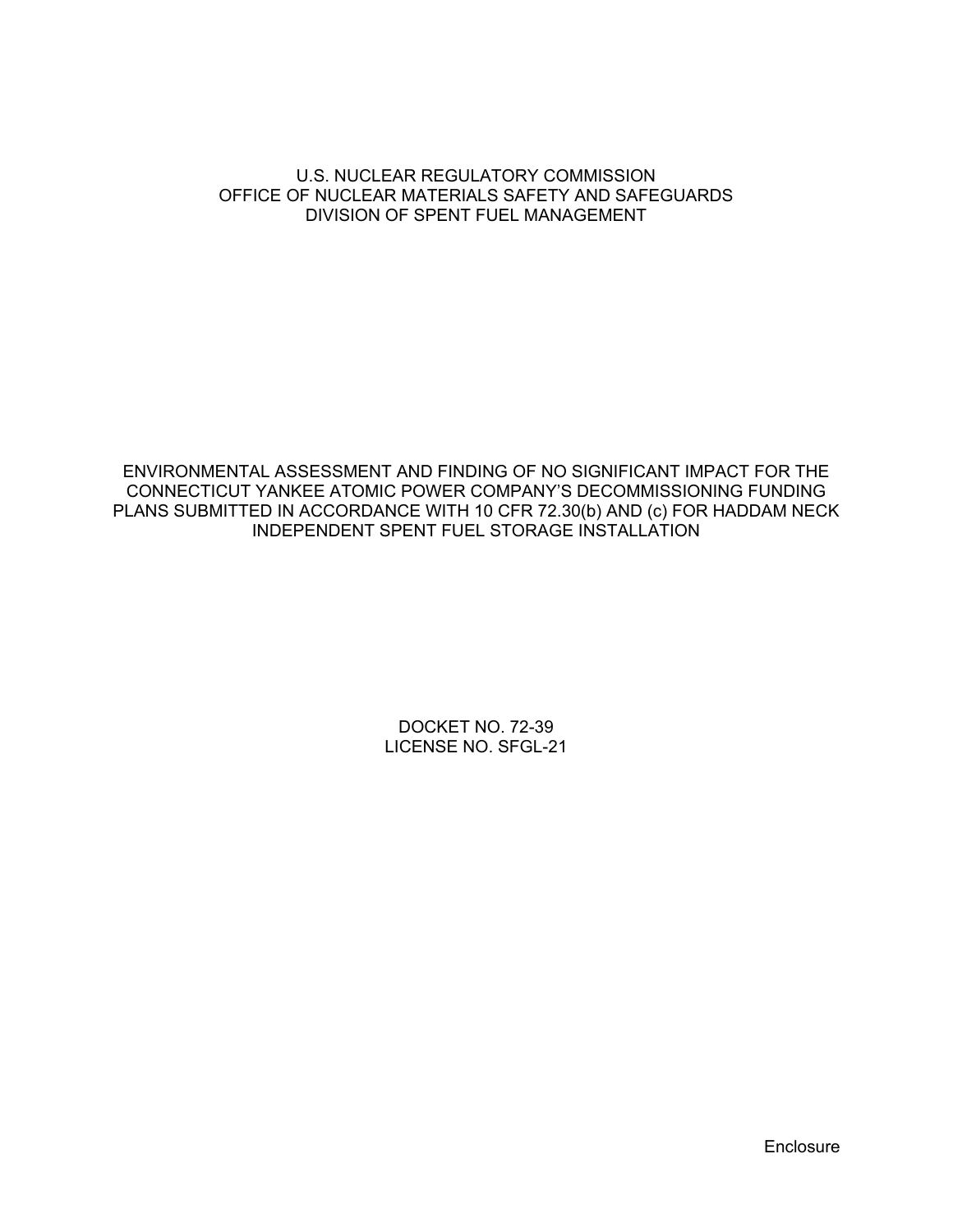| Section |                                                  |  | Page |
|---------|--------------------------------------------------|--|------|
| 1.0     |                                                  |  |      |
|         | 1.1<br>1.2<br>1.3                                |  |      |
| 2.0     |                                                  |  |      |
| 3.0     |                                                  |  |      |
| 4.0     |                                                  |  |      |
| 5.0     | CONCLUSION AND FINDING OF NO SIGNIFICANT IMPACT5 |  |      |
| 6.0     |                                                  |  |      |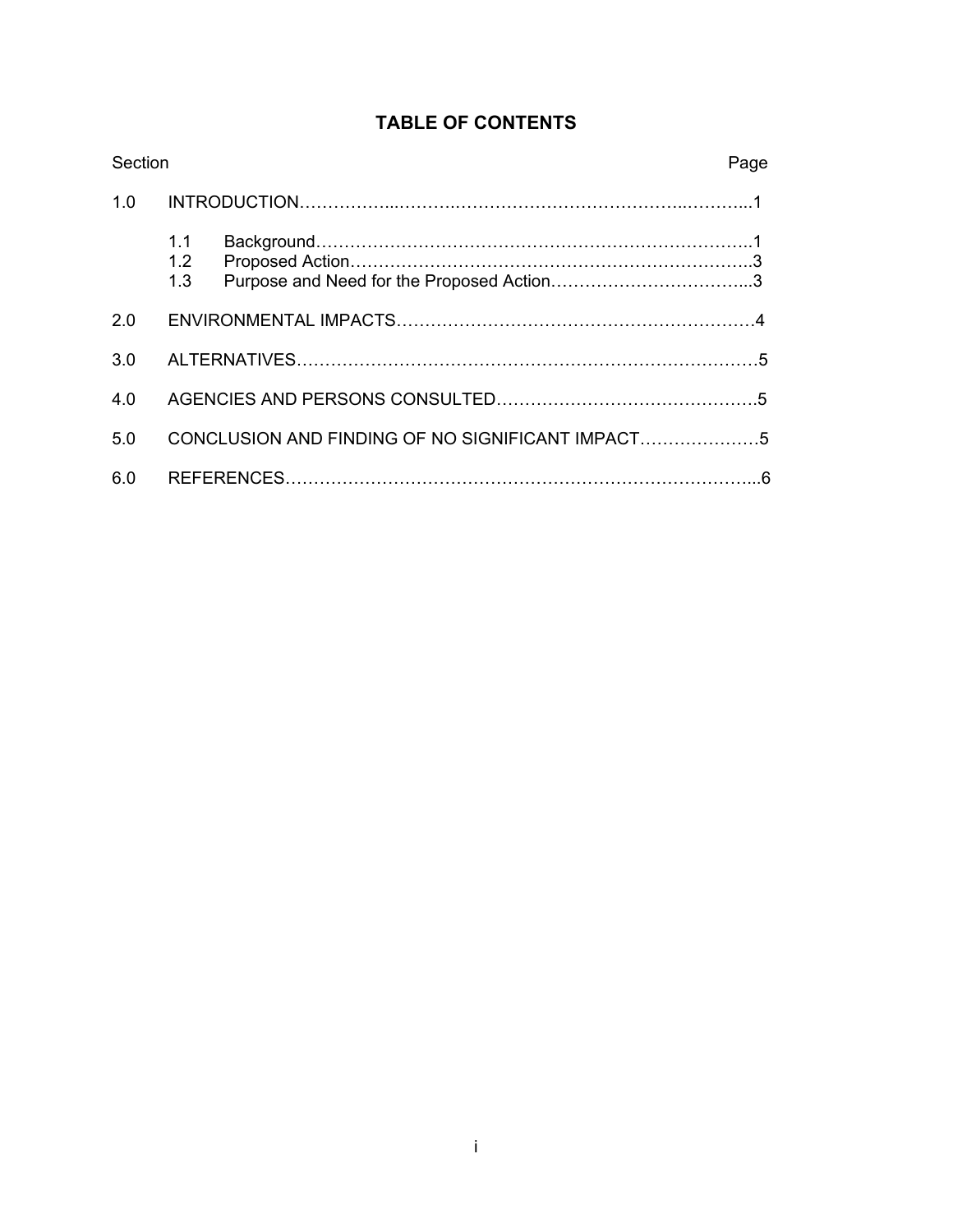# **1.0 INTRODUCTION**

Connecticut Yankee Atomic Power Company (CYAPCO) has submitted a decommissioning funding plan (DFP) to the U.S. Nuclear Regulatory Commission (NRC), and an update to the DFP, for the NRC's review and approval. The NRC has prepared this environmental assessment (EA) and its associated finding of no significant impact (FONSI) in accordance with the NRC regulations at Title 10 of the *Code of Federal Regulations* (10 CFR) Part 51, "Environmental Protection Regulations for Domestic Licensing and Related Regulatory Functions," that implement the National Environmental Policy Act of 1969 (NEPA), as amended,1 and the NRC staff guidance in NUREG–1748, "Environmental Review Guidance for Licensing Actions Associated with NMSS Programs." This EA and FONSI document the NRC's compliance with NEPA.

# **1.1 Background**

The NRC regulations at 10 CFR Part 72, "Licensing Requirements for the Independent Storage of Spent Nuclear Fuel, High-Level Radioactive Waste, and Reactor-Related Greater than Class C Waste," govern the storage of spent nuclear fuel (spent fuel)<sup>2</sup> generated at commercial nuclear power reactors licensed by the NRC. Spent fuel that has been removed from the reactor's spent fuel pool is typically stored at a nuclear power plant's independent spent fuel storage installation (ISFSI). The applicable NRC regulation defines an ISFSI as "a complex designed and constructed for the interim storage of spent nuclear fuel, solid reactor-related [Greater than Class C] waste, and other radioactive materials associated with spent fuel."3

The NRC requires its licensees to plan for the eventual decommissioning of their licensed facilities prior to license termination. The term "decommission" is defined as the removal of "a facility or site safely from service," and the reduction in "residual radioactivity" to a level that permits either an unrestricted or restricted release of the property and termination of the applicable NRC license.<sup>4</sup> An essential element of decommissioning is ensuring that licensees have adequate funds to pay the various decommissioning costs that may arise. Financial assurances are financial arrangements provided by a licensee, whereby funds for decommissioning will be available when needed.

On June 17, 2011, the NRC published a final rule amending its decommissioning planning regulations (76 *Federal Register* (FR) 35512). The final rule amended the NRC's regulations to improve decommissioning planning and thus, reduced the likelihood that any operating facility would become a legacy site. The statement of considerations for the June 2011 final rule states that a legacy site "is a facility that is decommissioning and has an owner who cannot complete the decommissioning work for technical or financial reasons" (76 FR 35516). According to the

 $\overline{a}$ 

 $142$  U.S.C. 4321 et seq.

 $2$  The NRC defines "spent fuel" as "fuel that has been withdrawn from a nuclear reactor following irradiation, has undergone at least one year's decay since being used as a source of energy in a power reactor, and has not been chemically separated into its constituent elements by reprocessing. Spent fuel includes the special nuclear material, byproduct material, source material, and other radioactive materials associated with fuel assemblies" (10 CFR 72.3, definition of "Spent Nuclear Fuel or Spent Fuel"). 3 10 CFR 72.3 (definition of "Independent spent fuel storage installation or ISFSI").

<sup>4 10</sup> CFR 72.3 (definition of "Decommission"). The NRC's criteria for unrestricted release and restricted release are set forth in 10 CFR 20.1402 and 20.1403, respectively. The NRC defines the term "residual radioactivity" as "radioactivity in structures, materials, soils, groundwater, and other media at a site resulting from activities under the licensee's control" (10 CFR 20.1003, definition of "Residual radioactivity").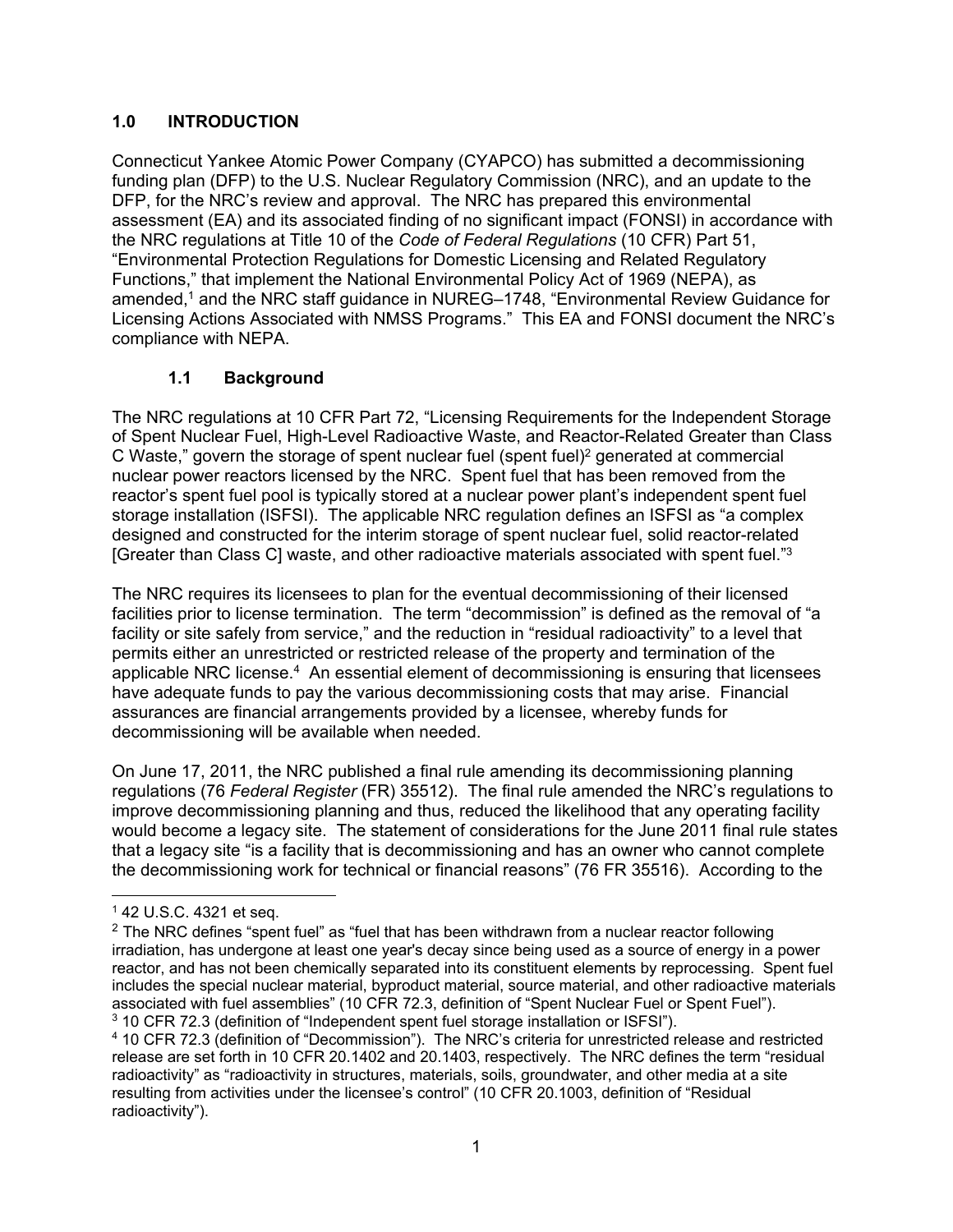environmental assessment (EA) (NRC, 2009) that supported the June 2011 rulemaking, "legacy sites have two common characteristics: (1) subsurface residual radioactivity in amounts greater than anticipated and (2) insufficient funds to remediate the radiological contamination to levels that will meet the NRC's decommissioning criteria." The rulemaking EA further stated, "numerous unremediated minor spills, accumulated over the lifetime of a facility, may lead to unanticipated levels of subsurface contamination that have not been adequately factored into decommissioning costs." The rulemaking EA concluded that the amendments were not expected to have any significant environmental impacts.

The June 2011 final rule amended the NRC regulation, 10 CFR 72.30, which concerns financial assurance and decommissioning for ISFSIs. This regulation now requires each holder of, or applicant for, a license under 10 CFR Part 72 to submit, for NRC review and approval, a DFP (hereafter, initial DFP). The purpose of the initial DFP is to demonstrate the licensee's financial assurance, *i.e.*, that funds will be available to decommission the ISFSI. Section 72.30(b) requires that the initial DFP contain a detailed decommissioning cost estimate (DCE) in an amount reflecting: (1) the cost of an independent contractor to perform all decommissioning activities, (2) an adequate contingency factor, and (3) the cost of meeting the 10 CFR 20.1402 unrestricted use criteria (or the cost of meeting the 10 CFR 20.1403 restricted use criteria, provided the licensee can demonstrate its ability to meet these criteria). The licensee's initial DFP must also identify the key assumptions contained in the DCE and justify their use. Further, the initial DFP must describe the method of assuring funds for ISFSI decommissioning, including means for adjusting cost estimates and associated funding levels periodically over the life of the ISFSI. Additionally, the initial DFP must specify the volume of onsite subsurface material containing residual radioactivity that will require remediation to meet the criteria for license termination (either restricted or unrestricted release), and contain a certification that financial assurance for ISFSI decommissioning has been provided in the amount of the DCE.<sup>5</sup>

In addition, 10 CFR 72.30(c) requires that at the time of license renewal and at intervals not to exceed three years, the licensee must resubmit the DFP, "with adjustments as necessary to account for changes in cost and the extent of contamination." The resubmitted DFP (hereafter, updated DFP) must update the information submitted with the original or prior approved plan. The updated DFP must also specifically consider the effect of the following events on decommissioning costs: (1) spills of radioactive material producing additional residual radioactivity in onsite subsurface material; (2) facility modifications; (3) changes in authorized possession limits; and (4) actual remediation costs that exceed the previous cost estimate.<sup>6</sup> In accordance with 10 CFR 72.13(b) and 10 CFR 72.13(c), 10 CFR 72.30(b) and (c) are applicable to both specific-licensed and general-licensed ISFSIs.7

The Haddam Neck ISFSI is located on the Haddam Neck Plant site, in East Hampton, Connecticut. CYAPCO is authorized by the NRC, under a general license (License No. SFGL-21), to store spent nuclear fuel at the Haddam Neck ISFSI. By letter dated December 17, 2012,

<sup>-</sup> $5$  10 CFR 72.30(b)(1)-(6).

 $6$  10 CFR 72.30(c)(1)-(4).

 $7$  A specific license for the construction and operation of an ISFSI must be initiated by the submission of an application in accordance with the requirements of Subpart B of 10 CFR Part 72. NRC approval and issuance of a specific license, including the conditions of the license, is governed by Subpart C of 10 CFR Part 72. The specific license is a stand-alone document that is assigned a unique NRC license docketing number. A general license is considered an incident of a 10 CFR Part 50 or 52 reactor license (see 10 CFR 72.210). The conditions of the general license are set forth by regulation in 10 CFR 72.212. The NRC does not issue any license document for a general license nor assign to it any unique NRC license docketing number.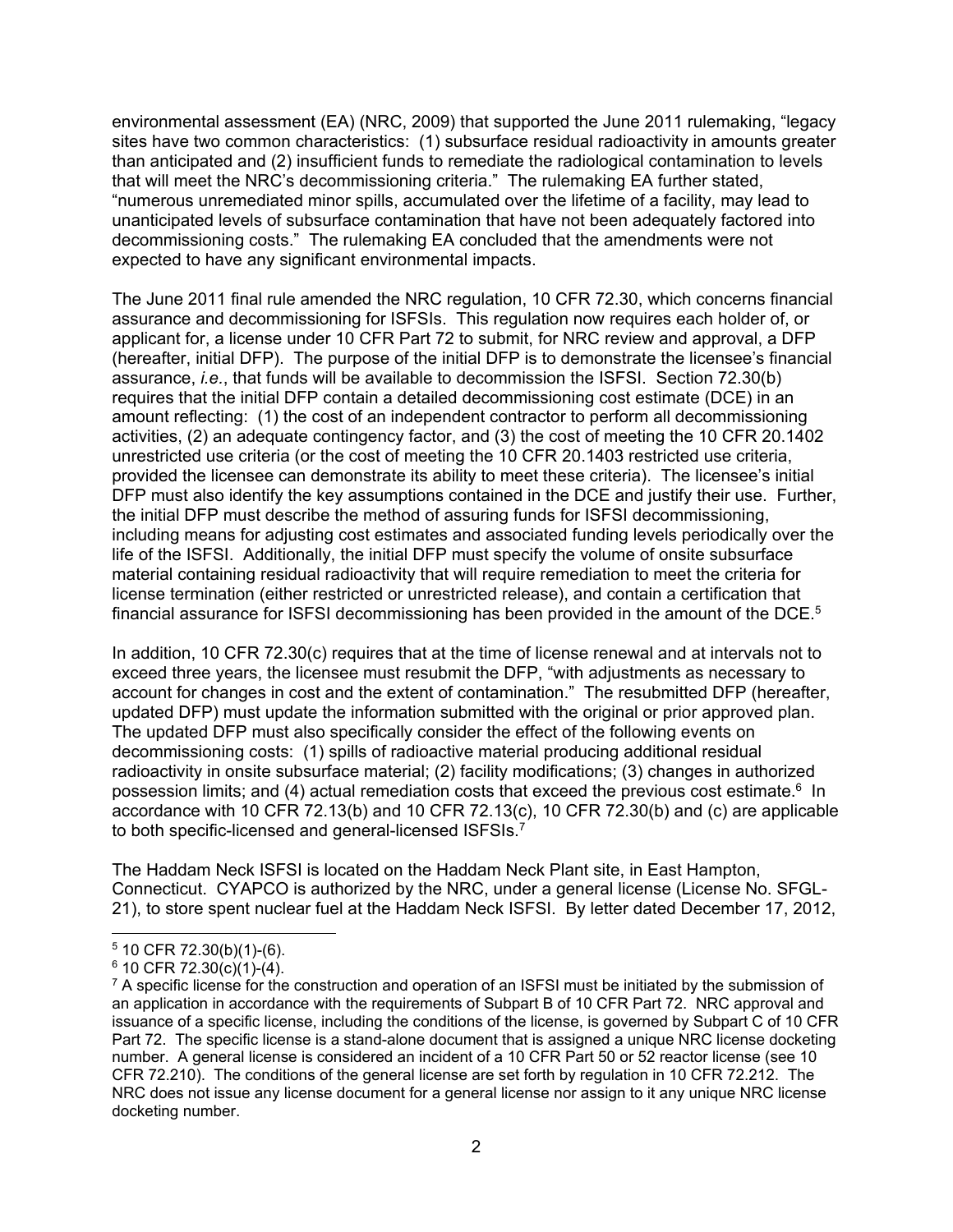CYAPCO submitted an initial DFP for the ISFSI at Haddam Neck for the NRC's review and approval (Agencywide Documents Access and Management System (ADAMS) Accession No. ML12363A024). By letter dated, December 14, 2015, CYAPCO submitted an updated DFP (ADAMS Accession No. ML16020A209). The NRC is reviewing both DFP submittals, the initial and triennial update.

In addition to preparing this EA and FONSI, the NRC staff has also conducted a financial review of CYAPCO's submittals to determine whether they include the information required by 10 CFR 72.30(b) and (c), and, accordingly, whether CYAPCO has provided reasonable assurance that funds will be available to decommission the ISFSI at Haddam Neck, including the requirement to meet the license termination criteria of 10 CFR 20.1402 or 20.1403.

# **1.2 Proposed Action**

The proposed Federal action is the NRC's review and approval of CYAPCO's initial and updated DFPs submitted in accordance with 10 CFR 72.30(b) and (c). Specifically, the NRC must determine whether CYAPCO's initial and updated DFPs contain the information required by 10 CFR 72.30(b) and (c) and whether CYAPCO has provided reasonable assurance that funds will be available to decommission the ISFSI. In order to approve the initial DFP, the NRC evaluates (i) whether the DCE adequately estimates the cost to conduct the required ISFSI decommissioning activities prior to license termination, including identification of the volume of onsite subsurface material containing residual radioactivity that will require remediation to meet the license termination criteria and, (ii) whether the aggregate dollar amount of CYAPCO's financial instruments provides adequate financial assurance to cover the DCE and that the financial instruments meet the criteria of 10 CFR 72.30(e). In order to approve the updated DFP, the NRC evaluates whether the updated DFP has been adequately adjusted to account for any changes in the DCE and the extent of contamination. Specifically, the NRC's review considers whether CYAPCO has accurately updated the information submitted with the initial DFP and has specifically considered the effects of the following on decommissioning costs: spills of radioactive material producing additional residual radioactivity in onsite subsurface material, facility modifications, changes in authorized possession limits, and actual remediation costs that exceed the previous DCE.

CYAPCO is not requesting any changes to the ISFSI's licensed routine operations, maintenance activities, or monitoring programs, or proposing any new construction or landdisturbing activities as part of the initial or updated DFP. The scope of the proposed action concerns only the NRC's review and approval of CYAPCO's initial and updated DFPs. The scope of this proposed action does not include, and will not result in, the review and approval of any decontamination or decommissioning activity or license termination for the ISFSI or any other part of Haddam Neck. Prior to license termination, CYAPCO will be required to demonstrate to the NRC that it has reduced the residual radioactivity at the ISFSI to the levels specified in 10 CFR 20.1402 or 20.1403. Such reduction in residual radioactivity is accomplished through decontamination and other remedial activities. As part of any future decommissioning activities, CYAPCO will submit, for NRC approval, a license termination plan in accordance with 10 CFR 50.82. The NRC would conduct a separate environmental review in support of CYAPCO's license termination plan.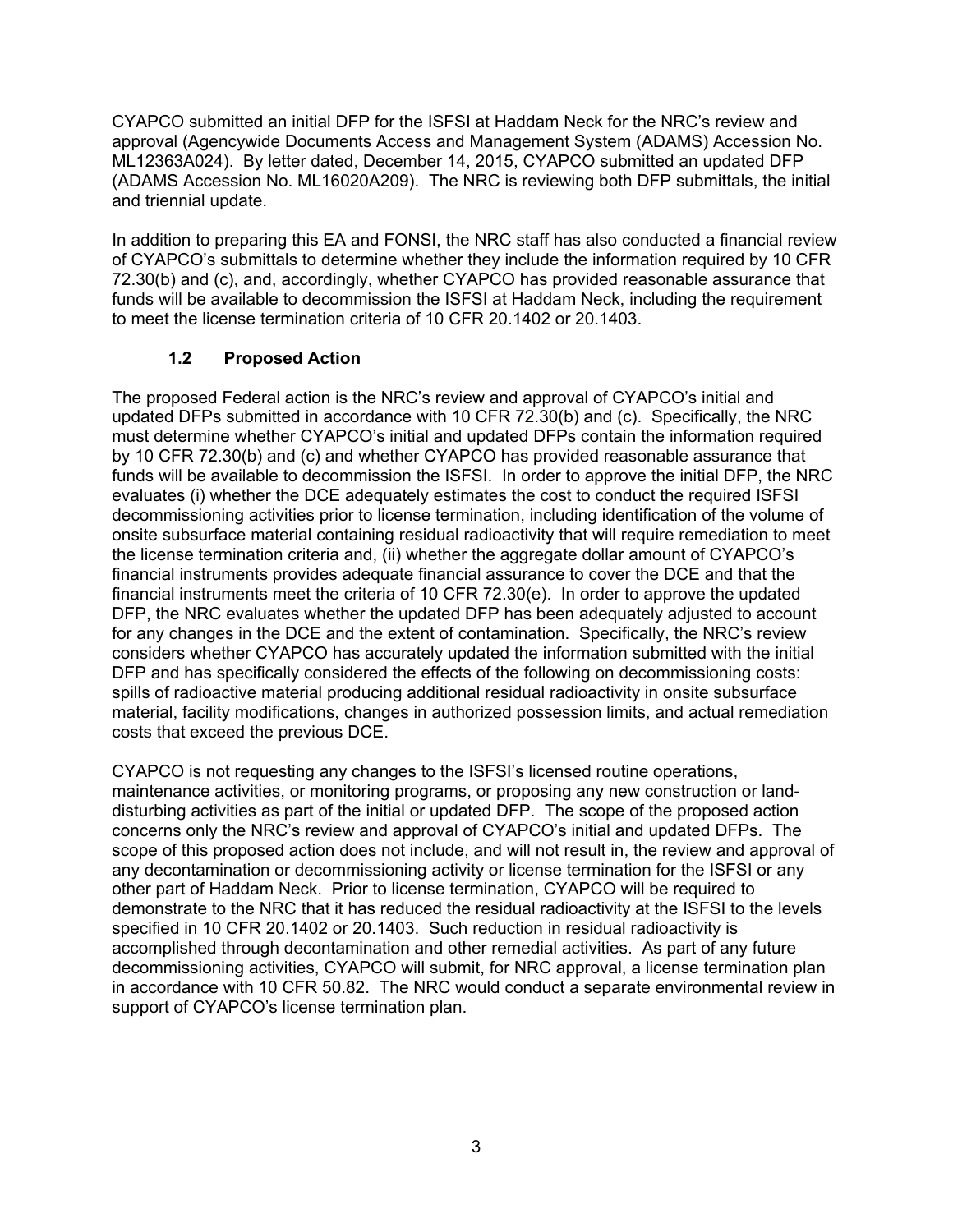# **1.3 Purpose and Need for the Proposed Action**

The amended decommissioning planning rule (76 FR 35512) requires applicants and licensees to submit a DFP for NRC review and approval. Accordingly, the purpose and need for the proposed action is for the NRC to confirm that CYAPCO will have sufficient funding to cover the costs of decommissioning the ISFSI.

### **2.0 ENVIRONMENTAL IMPACTS**

This EA addresses the environmental impacts of the NRC's review and approval of CYAPCO's initial and updated DFPs, submitted in accordance with 10 CFR 72.30(b) and (c). A separate financial review has been completed by the NRC staff, which evaluated the adequacy of the initial and updated DFPs, including the amount of the DCE and the method of assuring funds for decommissioning.

The NRC's approval of the initial and updated DFPs will not change the scope or nature of the operation of the ISFSI and will not authorize any changes to licensed operations or maintenance activities. The NRC's approval of the initial and updated DFPs will not result in any changes in the types, characteristics, or quantities of radiological or non-radiological effluents released into the environment from the ISFSI, or result in the creation of any solid waste. Moreover, the approval of the initial and updated DFPs will not authorize any construction activity or facility modification.

Section 106 of the National Historic Preservation Act of 1966, as amended (NHPA),<sup>8</sup> requires Federal agencies to consider the effects of their undertakings on historic properties. In accordance with the NHPA implementing regulations at 36 CFR Part 800, "Protection of Historic Properties," the NRC's approval of CYAPCO's initial and updated DFPs constitutes a Federal undertaking. $9$  The NRC, however, has determined that the approval of the initial and updated DFPs is a type of undertaking that does not have the potential to cause effects on historic properties, assuming such historic properties were present, because the NRC's approval of CYAPCO's initial and updated DFPs will not authorize or result in changes to licensed operations or maintenance activities, or changes in the types, characteristics, or quantities of radiological or non-radiological effluents released into the environment from the ISFSI, or result in the creation of any solid waste. Moreover, the approval of the initial and updated DFPs will not authorize any construction activity, facility modification, or any other land-disturbing activity. Additionally, any future NRC approval of any site-disturbing remediation activities conducted by CYAPCO would require an NRC environmental review, including a Section 106 review. This environmental review would be conducted as part of the NRC's review and approval of CYAPCO's decommissioning plan (per 10 CFR 72.54). Therefore, in accordance with 36 CFR 800.3(a)(1), no consultation is required under Section 106 of the NHPA.

Under Section 7 of the Endangered Species Act (ESA) of 1973,<sup>10</sup> prior to taking a proposed action, a Federal agency must determine whether (i) endangered and threatened species or their critical habitats are known to be in the vicinity of the proposed action and if so, whether (ii) the proposed Federal action may affect listed species or critical habitats. The NRC has determined that the proposed action will have no effect on listed species or their critical habitats because the NRC's approval of CYAPCO's initial and updated DFPs will not authorize or result

 $\overline{a}$ 8 See 54 U.S.C. 30618.

<sup>9</sup> See 36 CFR 800.16(y).

<sup>10</sup> See 16 U.S.C. 1531 et seq.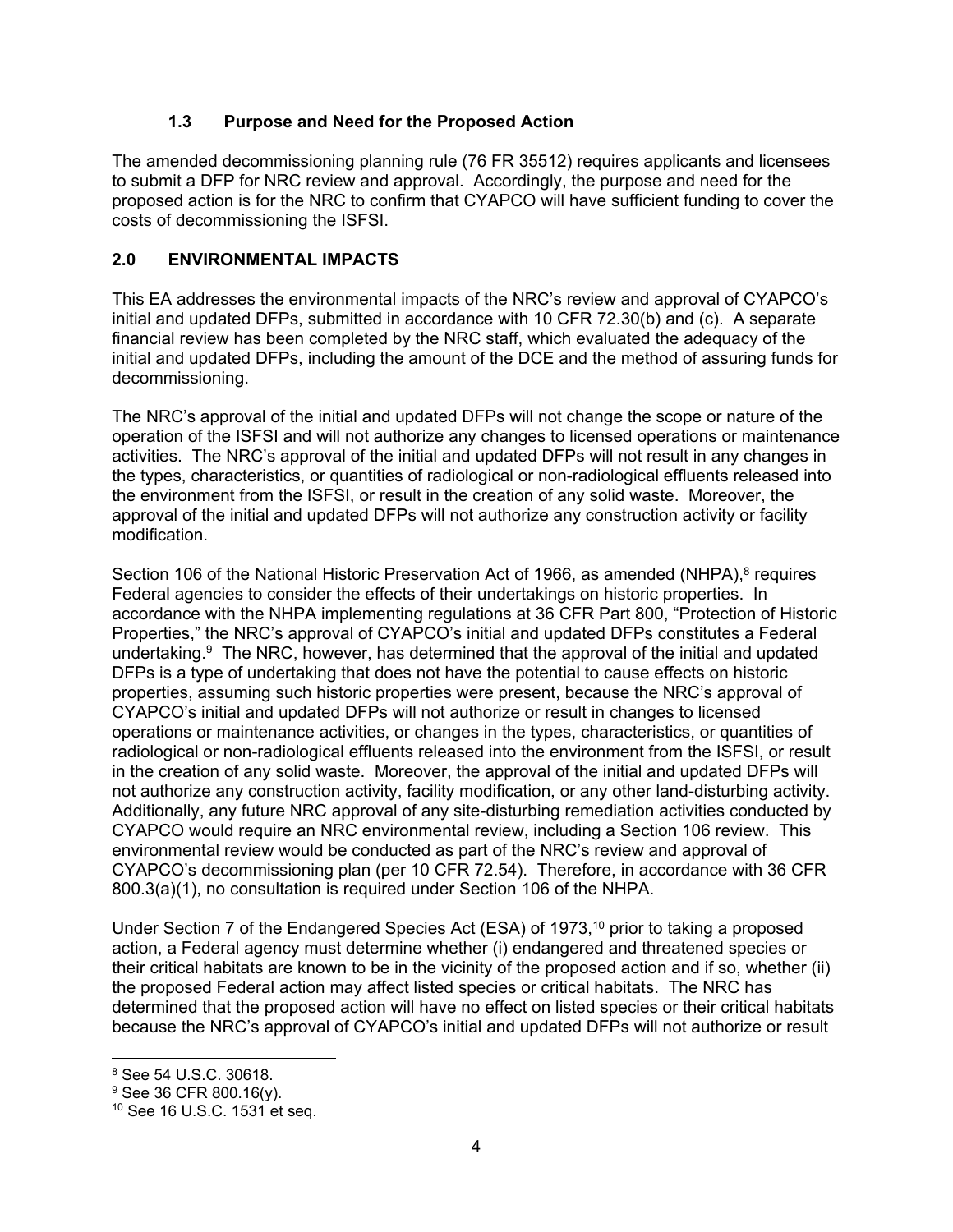in changes to licensed operations or maintenance activities, or changes in the types, characteristics, or quantities of radiological or non-radiological effluents released into the environment from the ISFSI, or result in the creation of any solid waste. Moreover, the approval of the initial and updated DFPs will not authorize any construction activity, facility modification, or any other land-disturbing activity.

Any future NRC approval of any site-disturbing remediation activities conducted by CYAPCO would require an additional NRC environmental review, including an ESA review. This environmental review would be conducted as part of the NRC's review and approval of CYAPCO's license termination plan (per 10 CFR 50.82).

Therefore, the NRC staff has determined that the approval of the initial and updated DFPs is a procedural and administrative action that will not result in any significant impact to the environment.

# **3.0 ALTERNATIVES**

NEPA requires that Federal agencies consider alternatives to the proposed action (Section 102(2)(E) of NEPA). In addition to the proposed action, the NRC evaluated one alternative. The alternative action was to review but deny CYAPCO's initial and updated DFPs (i.e., the noaction alternative). The NRC, however, would then request CYAPCO to supplement or amend its proposed DFP to provide the required information in 10 CFR 72.30(b) and (c) and demonstrate adequate decommissioning financial assurance. The NRC could also take enforcement action, as needed, to reinstate compliance with 10 CFR 72.30(b) and (c). The end result would be the licensee's compliance with 10 CFR 72.30(b) and (c), leading to eventual NRC approval of the initial and updated DFPs. Therefore, for the no-action alternative, the environmental impacts would be the same as those evaluated for approving the initial and updated DFPs. Approving the DFPs has no significant impact on the environment as discussed in Section 2.0 of this EA.

# **4.0 AGENCIES AND PERSONS CONSULTED**

The NRC consulted with the Connecticut Department of Energy and Environmental Protection on September 2, 2016, via letter (ADAMS Accession No. ML17139C482). The State did not respond.

In accordance with 50 CFR 402.13, the NRC initially consulted with the U.S. Fish and Wildlife Service by letter dated September 2, 2016 (ADAMS Accession No. ML16250A476). The NRC staff subsequently determined that Section 7 consultation is not required because the proposed action is administrative/procedural in nature and will not affect listed species or critical habitat. The NRC staff's no effect determination for ISFSI DFP reviews is documented in a May 15, 2017, Note to File (ADAMS Accession No. ML17135A062).

# **5.0 CONCLUSION AND FINDING OF NO SIGNIFICANT IMPACT**

As described in Section 2.0 of this EA, the NRC staff has determined that the proposed action, the review and approval of the initial and updated DFPs, submitted in accordance with 10 CFR 72.30(b) and (c), will not authorize or result in changes to licensed operations or maintenance activities, or changes in the types, characteristics, or quantities of radiological or nonradiological effluents released into the environment from the ISFSI, or result in the creation of any solid waste. Moreover, the approval of the initial and updated DFPs will not authorize any